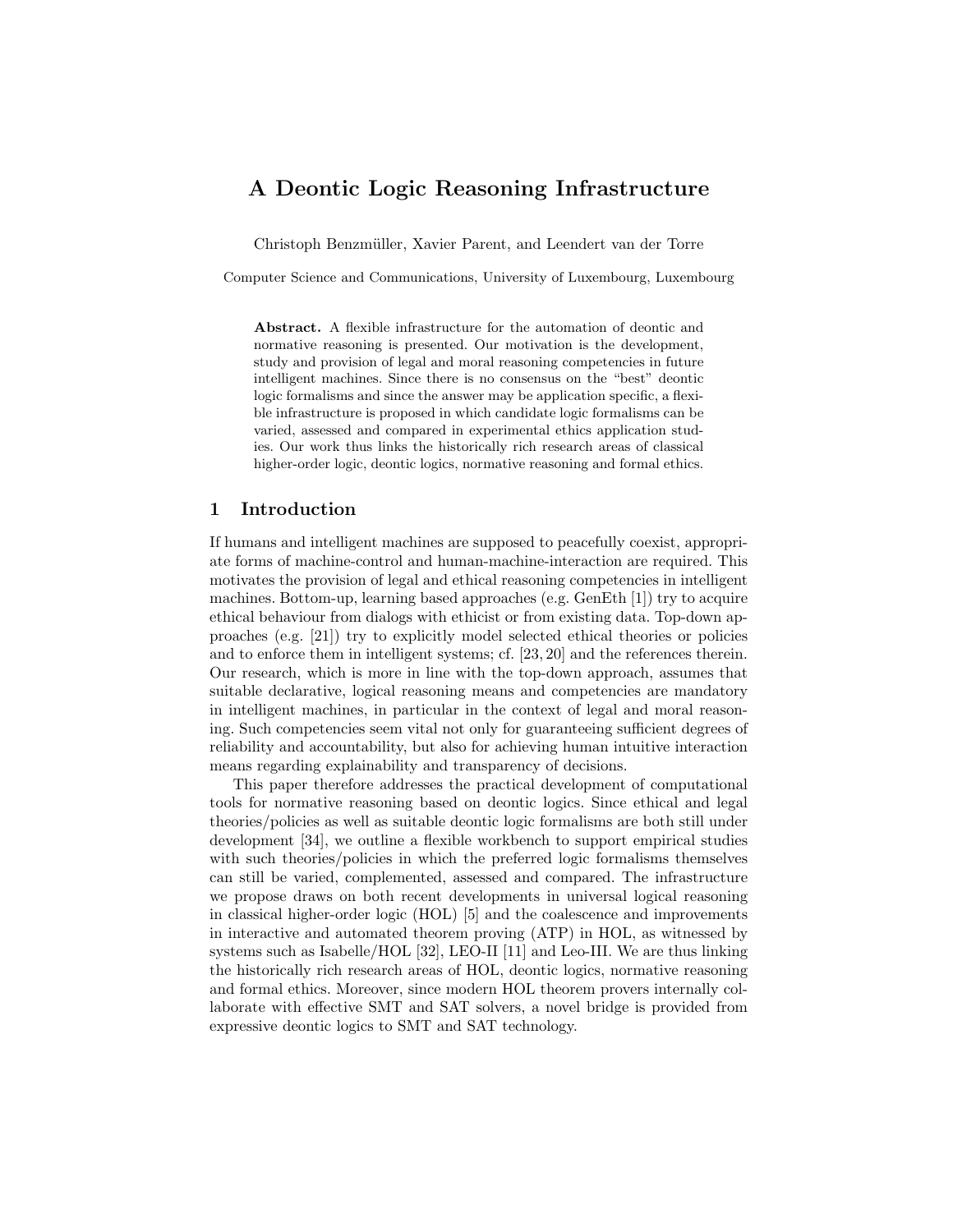The paper is structured as follows. Section 2 surveys relevant deontic logic formalisms and discusses recent extensions to model ethical agency. Section 3 introduces norm-based deontic logic, our preferred framework. Sections 4 and 5, the core contribution of this paper, outline our flexible deontic reasoning infrastructure and sketch a case study in data protection.

# 2 Traditional Deontic Logic

Deontic logic [39, 25] is the field of logic that is concerned with normative concepts such as obligation, permission, and prohibition. Alternatively, a deontic logic is a formal system capturing the essential logical features of these concepts. Typically, a deontic logic uses  $Op$  to mean that it is obligatory that p, (or it ought to be the case that p), and  $Pp$  to mean that it is permitted, or permissible, that p. The term "deontic" is derived from the ancient Greek  $d\acute{e}on$ , meaning "that which is binding or proper". Deontic logic can be used for reasoning about normative multiagent systems, i.e. about multiagent organisations with normative systems in which agents can decide whether to follow the explicitly represented norms, and the normative systems specify how, and to which extent, agents can modify the norms. Normative multiagent systems need to combine normative reasoning with agent interaction, and thus raise the challenge to relate the logic of normative systems to aspects of agency.

Traditional (or "standard") deontic logic (SDL) is a normal propositional modal logic of type KD, which means that it extends the propositional tautologies with the axioms  $K: O(p \to q) \to (Op \to Oq)$  and  $D: \neg (Op \wedge O\neg p)$ , and it is closed under the inference rules modus ponens  $p, p \rightarrow q/q$  and generalization or necessitation  $p/Op$ . Prohibition and permission are defined by  $Fp = O\neg p$  and  $Pp = \neg O\neg p$ . SDL is an unusually simple and elegant theory. An advantage of its modal-logical setting is that it can easily be extended with other modalities such as epistemic or temporal operators and modal accounts of action.

Dyadic deontic logic (DDL) introduces a conditional operator  $O(p/q)$ , to be read as "it ought to be the case that p, given q". Many DDLs have been proposed to deal with so-called contrary-to-duty reasoning, cf. [18] for an overview on this area. An example is the DDL proposed by Hansson  $[28]$  and  $\AA$ qvist  $[3, 33]$ , and the one proposed by Carmo and Jones [18, 19].

To enable ethical agency a model of decision needs to be integrated in the deontic frames. Horty's STIT logic [29], which combines deontic logic with a modal logic of action, has been proposed as a starting point. The semantic condition for the STIT-ought is a utilitarian generalisation of the SDL view that "it ought be that A" means that A holds in all deontically optimal worlds.

# 3 Norm-based Deontic Logic

The term "norm-based" deontic logic has been coined by Hansen [27] to refer to a family of frameworks analysing the deontic modalities not with reference to a set of possible worlds (some of them being more ideal than others), but with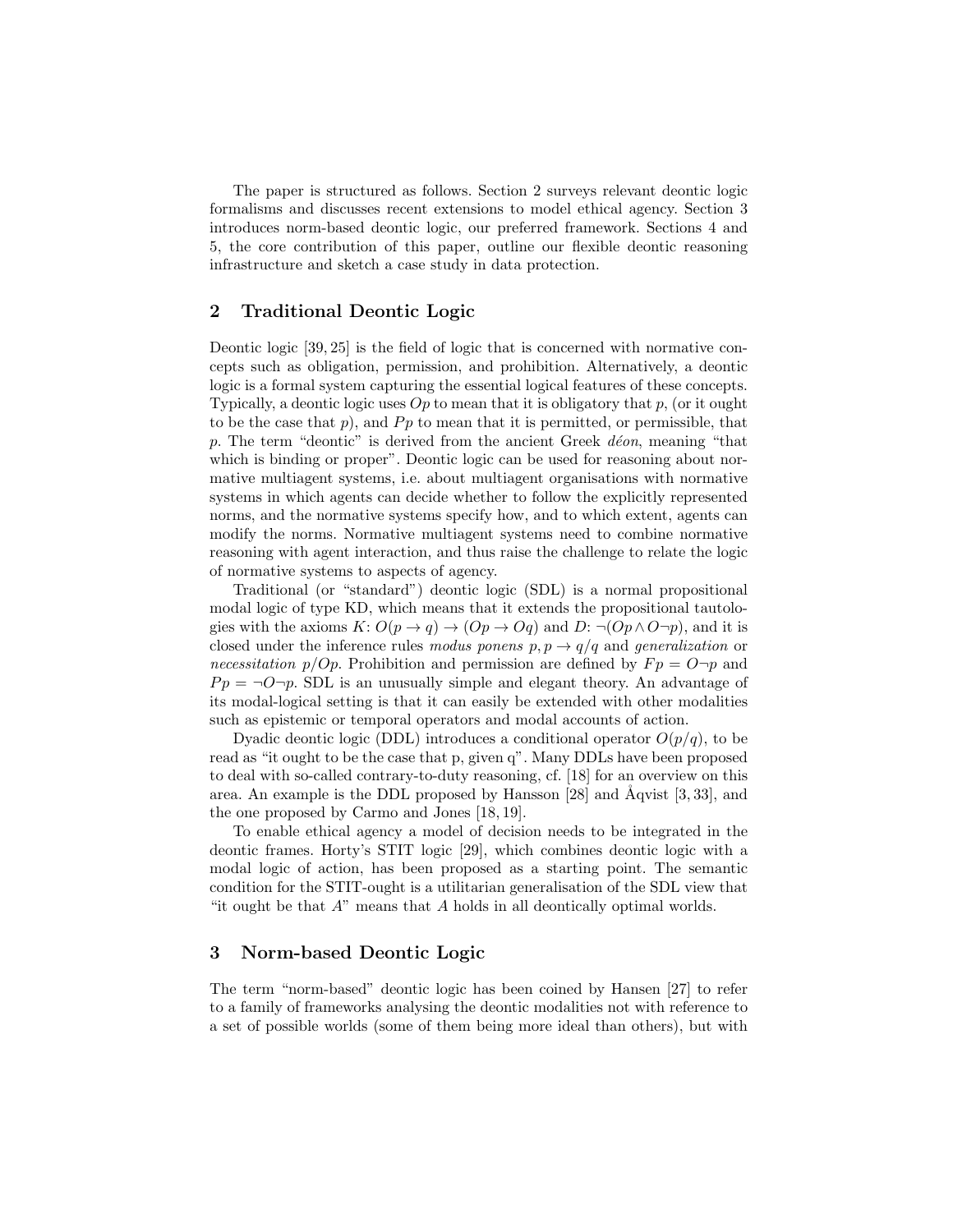reference to a set of explicitly given norms. In such a framework, the central question is: given some input (e.g. a fact) and a set of explicitly given conditional norms (a normative system), what norms apply? Thus, the perspective is slightly different from the traditional setting, focusing on inference patterns [35].

We propose to base the AI deontic reasoner on a specific norm-based deontic logic called input/output (I/O) logic. Initially devised by Makinson [31] and further developed over the past years by van der Torre and colleagues, I/O logic has gained increased recognition in the AI community. This is evidenced by the fact that the framework has its own chapter in the aforementioned Handbook of Deontic Logic and Normative Systems [34]. I/O logic can be viewed as a rulebased system. The knowledge base takes the form of a set of rules of the form  $(a,b)$  to be read as "if a then b". The key feature of I/O logic is that it uses an operational semantics, based on the notion of detachment, rather than a truthfunctional one in terms of truth-values and possible worlds. On the semantical side, the meaning of the deontic concepts is given in terms of a set of procedures, called I/O operations, yielding outputs (e.g., obligations) for inputs (facts). On the syntactical side, the proof-theory is formulated as a set of inference rules manipulating pairs of formulas rather than individual formulas. The framework covers functionalities that are unanimously regarded as characteristic of the legal domain, and thus required to enable effective legal reasoning:

- 1. Support for the modelling of constitutive rules, which define concepts or constitute activities that cannot exist without such rules (e.g. legal definitions such as "property"), and *prescriptive rules*, which regulate actions by making them obligatory, permitted, or prohibited.
- 2. Management of the *reification of rules* that are objects with properties, such as jurisdiction, authority, temporal attributes [26].
- 3. Implementation of defeasibility–see [26, 38]; when the antecedent of a rule is satisfied by the facts of a case (or via other rules), the conclusion of the rule presumably holds, but is not necessarily true.

# 4 Deontic Logic Reasoning Machinery

In a nutshell, a reasoner is a tool that can perform reasoning tasks in a given application domain. Reasoning thereby refers to the process of deriving or concluding information that is not explicitly encoded in the knowledge base. In our context, a number of reasoning tasks are particularly relevant. These include:

- $\sim$  *Compliance checking*: Is the current situation compliant with a given regulation (a set of formally represented norms)?
- Consistency checking: Is a given regulation consistent? Is such-and-such norm, as part of a given regulation, consistent with this other set of norms, stemming from another regulation? Is such-and-such legal interpretation consistent with another one?
- Entailment checking: Does such-and-such obligation or legal interpretation follow from a given regulation?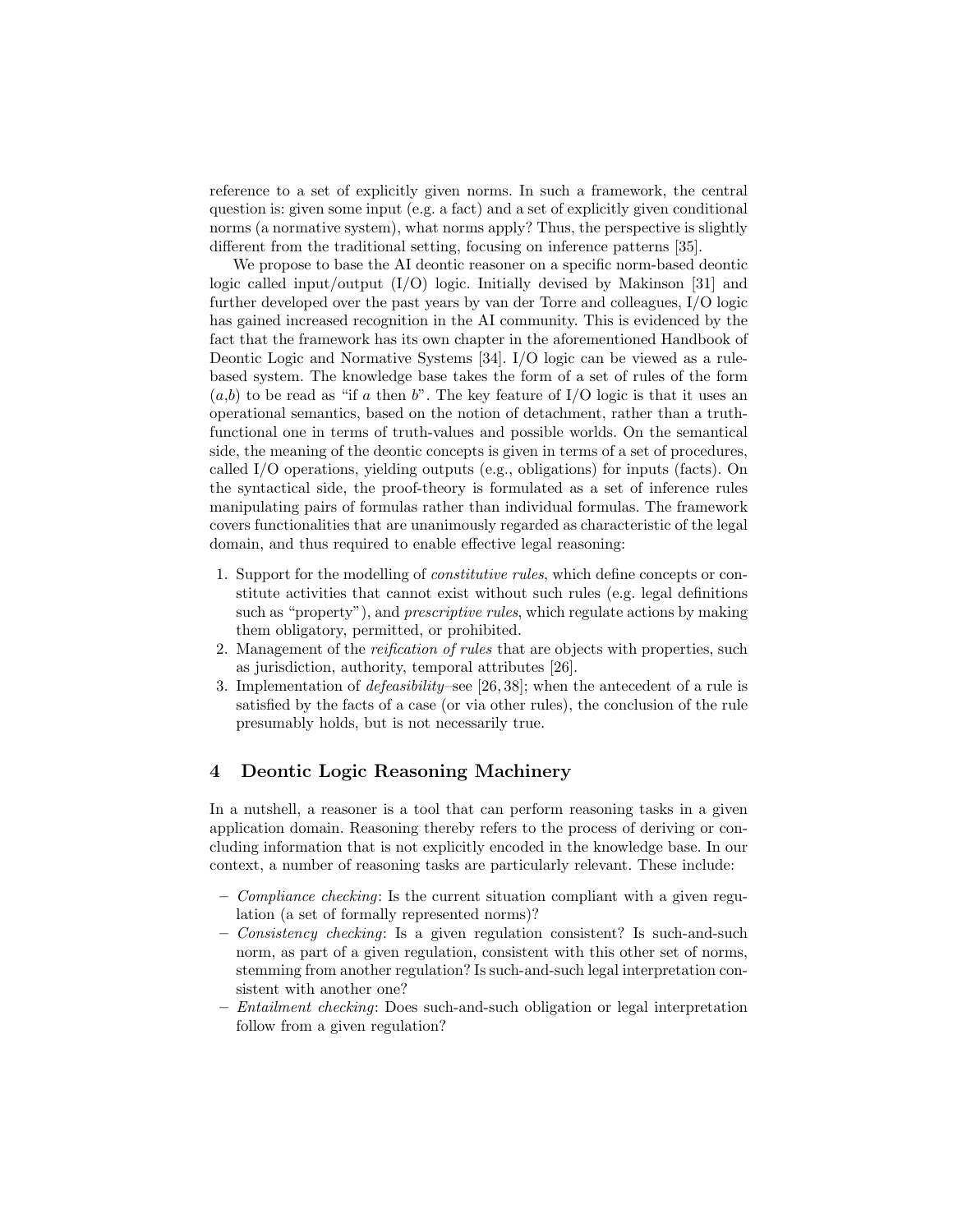Some of these tasks, e.g. consistency checking, are well supported by model finders, while others, such as entailment checking, in general require theorem proving technology. A powerful deontic reasoner should thus ideally provide both model finding and theorem proving. While this is comparably easy to achieve for many decidable propositional fragments of deontic logics, it becomes much less so for their quantified extensions.

The quest for "a single, best deontic logic" is still open, and it eventually will remain so for a long time to come. While I/O logic is the solution favoured in our group (see Sec. 3), we also want to stay open-minded regarding alternative proposals, such as the DDL by Hansson or the one by Carmo and Jones. Moreover, it is unclear yet whether regulatory texts can always be abstracted and simplified to the point that pure propositional logic encodings are feasible and justified, or whether first-order (FO) or even higher-order (HO) encodings are required instead. This poses a multitude of concrete challenges for a flexible deontic reasoning infrastructure.

These raised questions motivate empirical studies in which the different options are systematically compared and assessed within well selected application studies (see Sec. 5). However, for such empirical work to be feasible, implementations of the different deontic candidate logics have to be provided first, both on the propositional level and ideally also on the FO and HO level. Moreover, it is reasonable to ensure that these implementations remain maximally comparable regarding the technological foundations they are based on, since this may improve the fairness and the significance of (conceptual) empirical evaluations.

A meta-logical approach for flexible, deontic logic reasoning. Our currently preferred solution for the implementation of a most flexible deontic reasoner in the above sense is to work with a meta-logical approach to universal logic reasoning, cf. [5] and the references therein. We subsequently instantiate this approach in our ongoing project for various deontic candidate logics, including I/O logic and the other ones as mentioned. The approach, which is based on shallow semantical embeddings (SSE) [10] of these logics in  $HOL<sup>1</sup>$ , has a very pragmatic motivation, foremost reuse of tools, simplicity and elegance. It utilises HOL as a unifying meta-logic in which the syntax and semantics of varying other logics can be explicitly modeled and flexibly combined. Off-the-shelf interactive and automated theorem provers, and model finders can then be employed to reason about and within the shallowly embedded logics.

Evidence from previous work. Respective experiments with this approach have e.g. been conducted in metaphysics (cf. [13]). An initial focus thereby has been on computer-supported assessments of rational arguments, in particular, of modern, modal logic variants of the ontological argument for the existence of God.

<sup>&</sup>lt;sup>1</sup> HOL as addressed here refers to a (simply) typed logic of functions, which has been proposed by Church [2]. It provides lambda-notation, as an elegant and useful means to denote unnamed functions, predicates and sets. Types in HOL eliminate paradoxes and inconsistencies. For more information on HOL see the literature [7].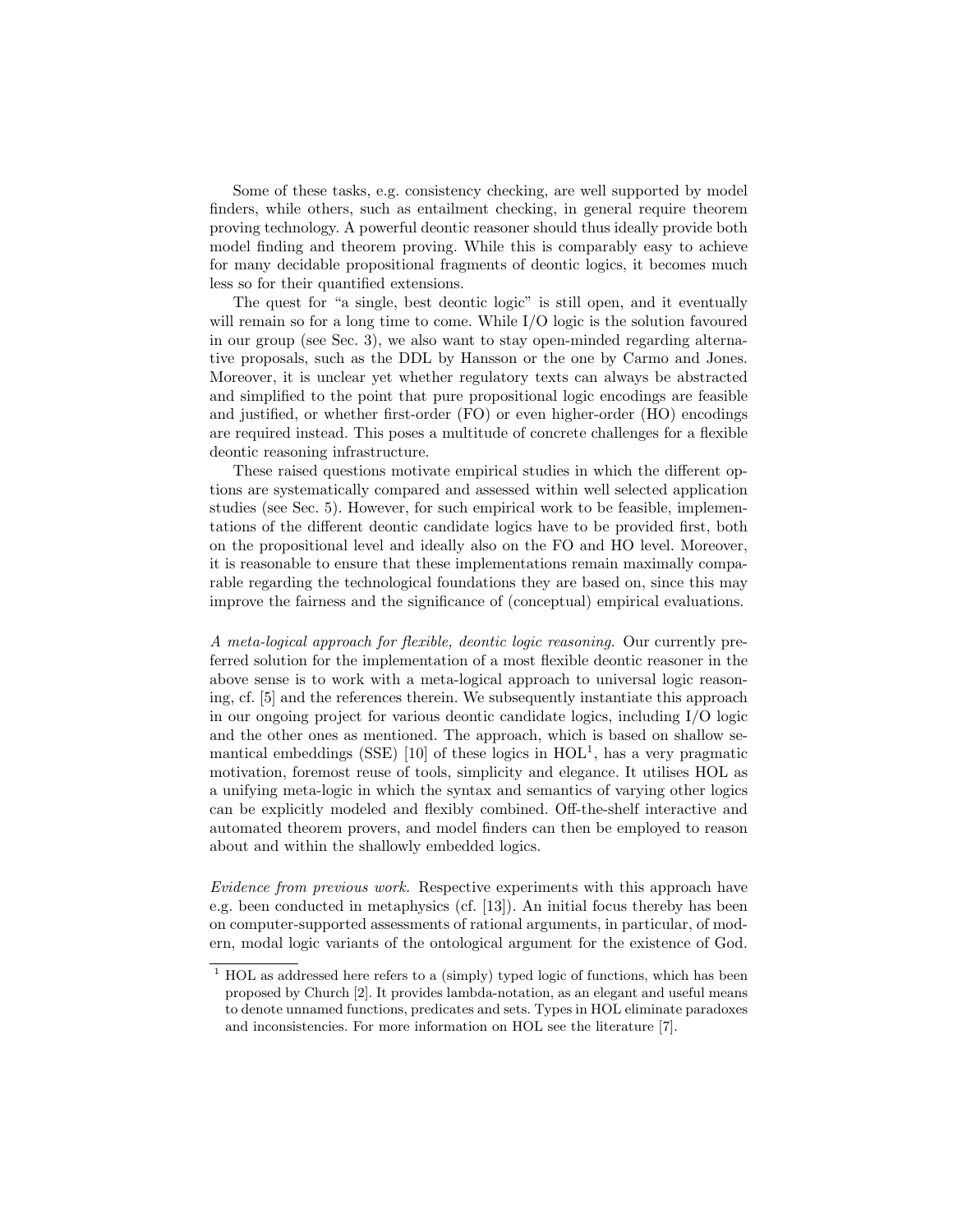In the course of these experiments, in which the SSE approach was applied for automating different variants of HO quantified modal logics [10], the HO theorem prover LEO-II even detected an previously unnoticed inconsistency in Kurt Gödel's prominent variant of the ontological argument, while the soundness of the slightly modified variant by Dana Scott was confirmed and all argument steps were verified. Further modern variants of the argument have subsequently been studied with the approach, and theorem provers have even contributed to the clarification of an unsettled philosophical dispute [12].

Deontic logics already covered in the SSE approach. The following deontic logics have already been "implemented" by utilising the SSE approach:

- SDL: All logics from the modal logic cube, including logic KD, i.e. SDL, have meanwhile been faithfully implemented in the SSE approach [10]. These implementations scale for FO and even HO extensions.
- the DDL by Carmo and Jones [19]: A semantic embedding of the propositional fragment of this logic in Isabelle/HOL is already available [6, 8], and most recently the ATP Leo-III has been adapted to accept DDL as input.
- I/O logic [31]: The main challenge comes from the fact that the framework does not have a truth-functional semantics, but an operational one. First experiments with the semantic embedding of the I/O-operator "out1" (called simple-minded) in Isabelle/HOL are promising [9]; see also Sect. 5.

Some relevant I/O logic variants have very recently been studied (see [36]), and we conjecture that some of these variants are related to certain non-normal modal logics, e.g. conditional logics with a selection function semantics or similar logics with a neighbourhood semantics. However, the embedding of such logics has already been studied in the first authors previous work [4]. It should thus be possible to benefit from these existing results in the given context.

A most interesting aspect is, that the SSE approach even supports metalogical investigations within Isabelle/HOL in which the possible relationships between I/O and conditional logics we hinted at can be formally assessed. Examples of meta-logical studies are e.g. mentioned in [10].

Moreover, the SSE approach enables the reuse of existing model finding and theorem proving technology within the Isabelle/HOL proof assistant [32]. The automated reasoning systems that are integrated with Isabelle/HOL, respectively that are available via remote calls, include state-of-the-art SMT solvers, FO and HO theorem provers, and model finders; cf. [15] and the references therein. This infrastructure, in combination with the SSE approach, meets our demanding requirements regarding flexibility along different axes.

While there is some related work, see e.g. [17, 24, 37, 21], we are not aware of any other existing deontic logic reasoning approach and associated machinery that offers the same amount of flexibility and scalability.

Another advantage of the SSE approach, when implemented within powerful proof assistants such as Isabelle/HOL, is that proof construction (interactive or automated) can be supported at different levels of abstraction. For this note that proof protocols/objects may generally serve two different purposes: (a) they may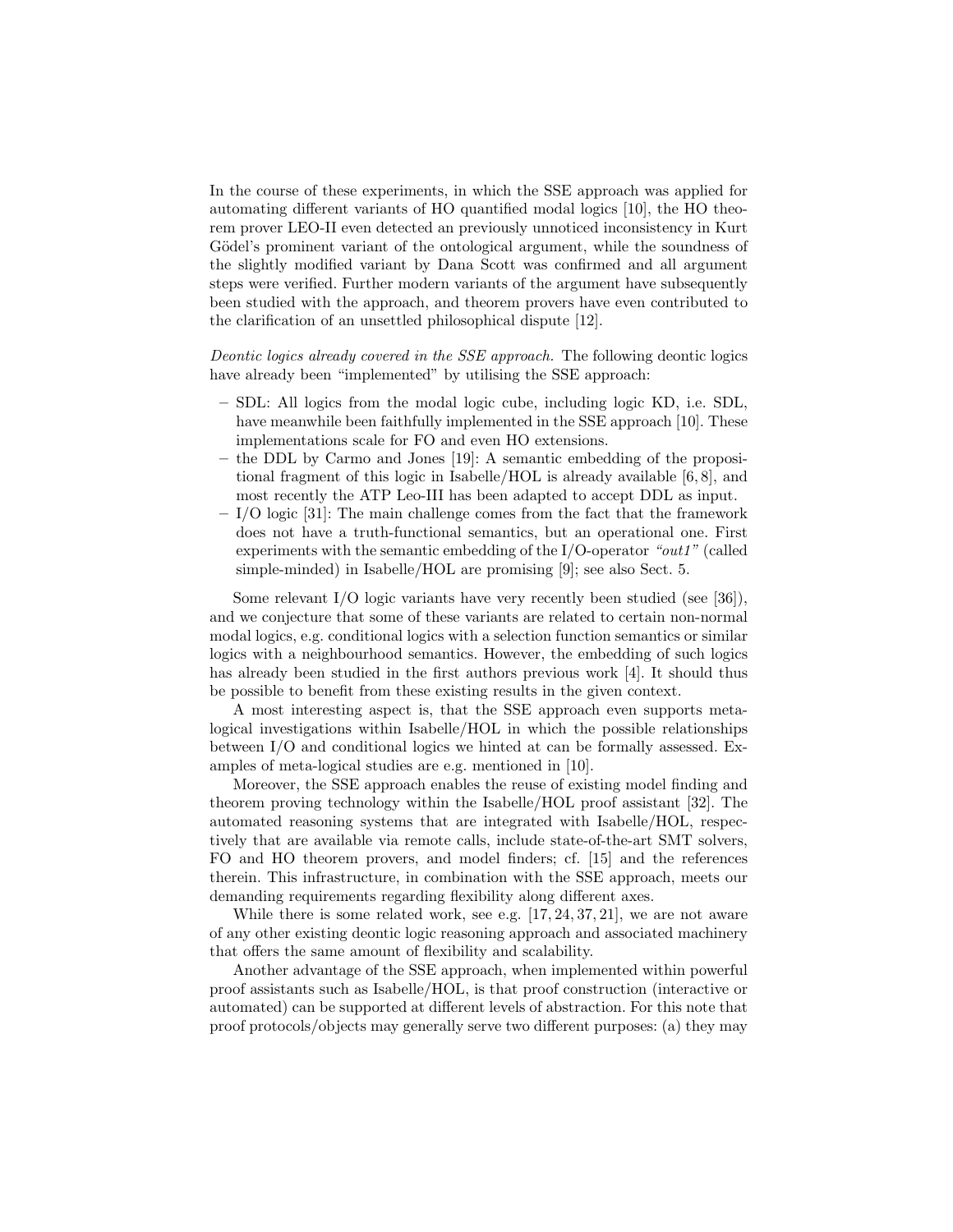provide an independently verifiable explanation in a (typically) well-defined logical calculus, or (b) they may provide an intuitive explanation to the user why the problem in question has been answered positively or negatively. Many reasoning tools, if they are offering proof objects at all, do generate only objects of type (a). The SSE approach, however, has already demonstrated its capabilities to provide both types of responses simultaneously in even most challenging logic settings. For example, a quite powerful, abstract level theorem prover for hyperintensional HO modal logic has been provided by Kirchner [30]. He encoded an abstract level proof calculus for this logic as proof tactics and he demonstrated how these abstract level proof tactics can again be elegantly automated using respective tools in Isabelle/HOL. Kirchner then successfully applied his reasoning infrastructure to reveal, assess and intuitively communicate a non-trivial paradox in Zalta's "Principia-logico Metaphysica" [40].

Drawing on the results and experiences from previous work, the ambition of our ongoing project is to further extend the already existing implementations of deontic logics in Isabelle/HOL towards a most powerful, flexible and scalable deontic logic reasoning infrastructure. A core motivation thereby is to support empirical studies in various application scenarios, and to assess and compare the suitability, adequacy and performance of individual deontic logic solutions for the engineering of moral agents and explainable intelligent systems.

#### 5 Case Study: Data Protection

The General Data Protection Regulation (GDPR, Regulation EU 2016/679) is a relevant and interesting application scenario for normative reasoning. It is a regulation by which the European Parliament, the Council of the European Union and the European Commission intend to strengthen and unify data protection for all individuals within the European Union. The regulation becomes enforceable from 25 May 2018. We present two sample norms of the GDPR:

- 1. Personal data shall be processed lawfully (Art. 5). For example, the data subject must have given consent to the processing of his or her personal data for one or more specific purposes  $(Art. 6/1.a)$ .
- 2. If the personal data have been processed unlawfully (none of the requirements for a lawful processing applies), the controller has the obligation to erase the personal data in question without delay (Art. 17.d, right to be forgotten).

When combined with the following a typical CTD-structure is exhibited.

- 3. It is obligatory e.g. as part of a respective agreement between a customer and a company) to keep the personal data (as relevant to the agreement) provided that it is processed lawfully.
- 4. Some data in the context of such an agreement has been processed unlawfully.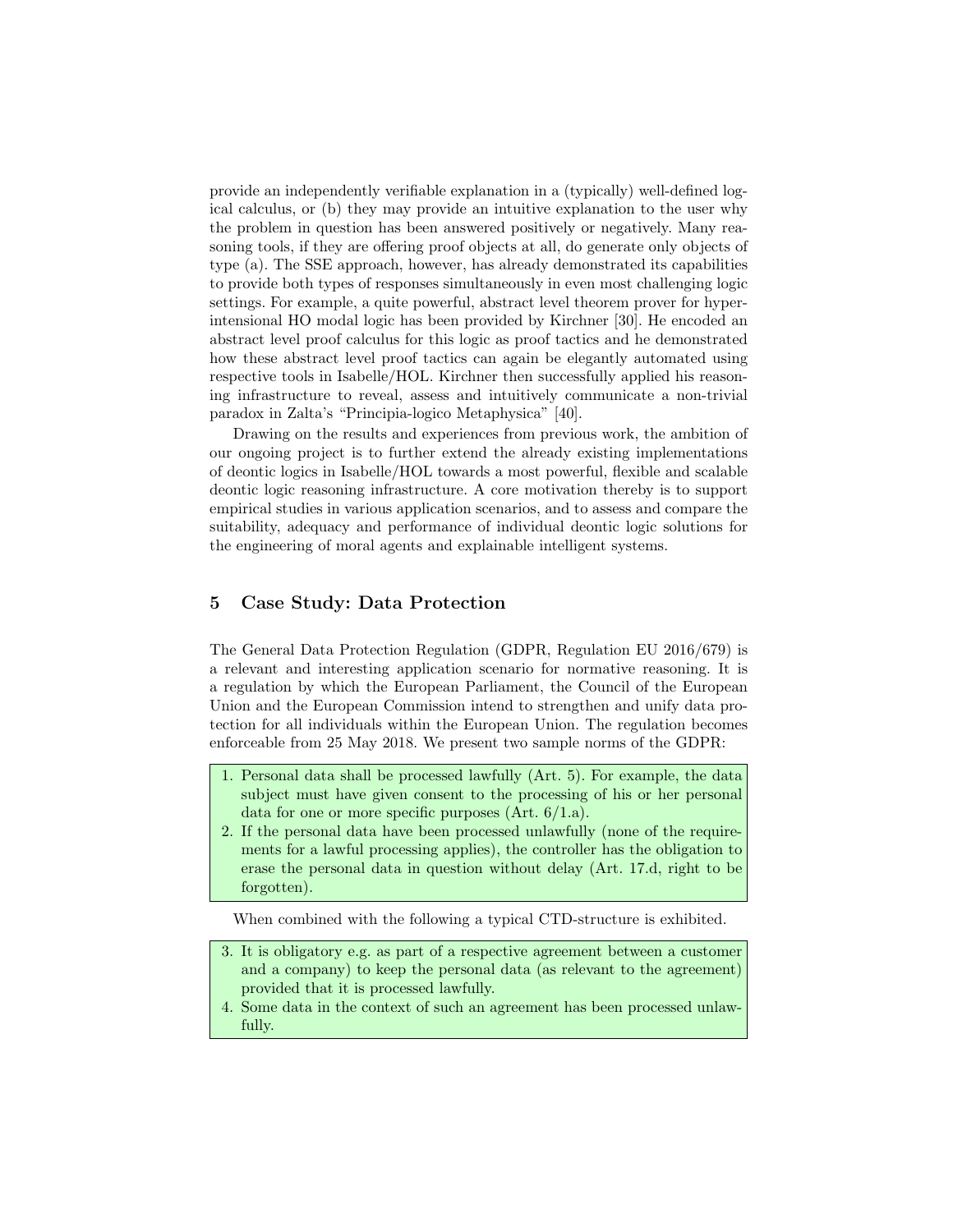|                                                                                                                                 | $\approx$ GDPRinIOnew $\sim$                                                                                                                                                                                                                        |               |  |
|---------------------------------------------------------------------------------------------------------------------------------|-----------------------------------------------------------------------------------------------------------------------------------------------------------------------------------------------------------------------------------------------------|---------------|--|
|                                                                                                                                 | SGDPR_IO.thy (modified)                                                                                                                                                                                                                             |               |  |
| $\mathbb{Z}$<br>$\rightarrow$<br>$\overline{\mathbb{E}}$<br>區<br>第 三國<br>$\mathbf{E}$<br>lie.<br>$\overline{\bullet}$<br>☞<br>H |                                                                                                                                                                                                                                                     |               |  |
| ■ GDPR_IO.thy (~/GITHUBS/DeonticCornerLux/papers/2018-HaPoC-Invited/)                                                           |                                                                                                                                                                                                                                                     |               |  |
| 1 theory GDPR IO imports Main<br>(*GDPR Example in I/O Logic, by C. Benzmüller & X. Parent, 2018*)<br>ø                         |                                                                                                                                                                                                                                                     |               |  |
| $\ominus$                                                                                                                       | (*Some unimportant, technical setup*) declare [[ smt solver = cvc4 ]]<br>$2$ begin<br>(*Semantical Embedding of IO Logic in HOL*)                                                                                                                   |               |  |
| 3 <sup>1</sup><br>$\overline{4}$                                                                                                | typedecl i -- "type for possible worlds"<br>type synonym e = " $(i \Rightarrow \text{bool})$ "                                                                                                                                                      |               |  |
| 5 <sup>1</sup>                                                                                                                  | abbreviation IOtrue :: "e" ("T") where "T $\equiv \lambda w$ . True"                                                                                                                                                                                |               |  |
| 6                                                                                                                               | abbreviation IOfalse :: "e" (" $\perp$ ") where " $\perp \equiv \lambda w$ . False"                                                                                                                                                                 | Documentation |  |
| $\overline{7}$                                                                                                                  | abbreviation IOnot<br>:: "е⇒е"<br>$("\neg$ "[52]53) where " $\neg \varphi \equiv \lambda w$ . $\neg \varphi(w)$ "                                                                                                                                   |               |  |
| 8<br>9                                                                                                                          | abbreviation IOor<br>:: "e⇒e⇒e" (infixr"∨"50) where " $\varphi$ V $\psi \equiv \lambda$ w. $\varphi$ (w)∨ $\psi$ (w)"<br>abbreviation IOand<br>:: "e⇒e⇒e" (infixr"∧"51) where " $\varphi \Lambda \psi \equiv \lambda$ w. $\varphi$ (w)∧ $\psi$ (w)" |               |  |
| 10                                                                                                                              | abbreviation IOimp<br>:: "e⇒e⇒e" (infixr"⊃"49) where " $\varphi$ ⊃ $\psi$ $\equiv$ $\lambda$ w. $\varphi$ (w)— $\psi$ (w)"                                                                                                                          |               |  |
| 11                                                                                                                              | abbreviation IOvalid :: "e $\Rightarrow$ bool" ("   "[8]109) where " p  $\equiv \forall w.$ p w"                                                                                                                                                    |               |  |
| 12                                                                                                                              | abbreviation "outpre = $\lambda$ Norms. $\lambda$ a. $\lambda$ y: e. $\exists$ f.  a $\supset$ f  $\wedge$ Norms (f,y)"                                                                                                                             |               |  |
| $\ominus$ 13                                                                                                                    | abbreviation "outl $\equiv \lambda$ Norms $\lambda$ a $\lambda$ x.                                                                                                                                                                                  | Sidekick      |  |
| 14                                                                                                                              | $\exists i \ j \ k.$ (outpre Norms a i $\land$ outpre Norms a j $\land$ outpre Norms a k $\land$ $ (i \land j \land k) \supset x $ ) $\lor  x $ "                                                                                                   |               |  |
| 15<br>16                                                                                                                        | (*GDPR example in IO Logic (out1). We first introduce some uninterpreted constant symbols.*)                                                                                                                                                        |               |  |
| 17                                                                                                                              | process data lawfully::e erase data::e<br>kill boss::e<br>consts                                                                                                                                                                                    |               |  |
| 18                                                                                                                              | (*The set of IO-Norms of the GDPR example, encoded as a characteristic function in HOL.*)                                                                                                                                                           | State         |  |
| 19                                                                                                                              | abbreviation "Norms $\equiv$ ( $\lambda$ X.                                                                                                                                                                                                         |               |  |
| 20                                                                                                                              | (*A1: It is an obligation to process data lawfully.*)                                                                                                                                                                                               | Theories      |  |
| 21<br>22                                                                                                                        | $X = (T,$ process data lawfully) $\vee$<br>(*A2: If data was not processed lawfully, then it is an obligation to erase the data.*)                                                                                                                  |               |  |
| 23                                                                                                                              | $X = (\neg$ process data lawfully, erase data) $\vee$                                                                                                                                                                                               |               |  |
| 24                                                                                                                              | (*Implicit: It is an obligation to keep the data if it was processed lawfully.*)                                                                                                                                                                    |               |  |
| 25                                                                                                                              | $X = (process_data_lawfully, \neg erase_data)$ )"                                                                                                                                                                                                   |               |  |
| 26                                                                                                                              | (*Assume a given Situation, where the data has been processed unlawfully.*)                                                                                                                                                                         |               |  |
| 27                                                                                                                              | abbreviation "Situation $\equiv$ -process data lawfully"                                                                                                                                                                                            |               |  |
| 28<br>29                                                                                                                        | (*Query1: Given Norms and the concrete Situation, should the data be erased?*)                                                                                                                                                                      |               |  |
| 30                                                                                                                              | lemma "outl Norms Situation erase_data" sledgehammer() by smt                                                                                                                                                                                       |               |  |
| 31                                                                                                                              | (*Query2: Given Norms and the concrete Situation, should the boss be killed?*)                                                                                                                                                                      |               |  |
| 32                                                                                                                              | lemma "out1 Norms Situation kill boss" nitpick (*countermodel*) oops                                                                                                                                                                                |               |  |
| 33                                                                                                                              | (*Query3: Given Norms and the concrete Situation, does Falsum (inconsistency) follow?*)                                                                                                                                                             |               |  |
| 34                                                                                                                              | lemma "outl Norms Situation L" nitpick (*countermodel*) oops                                                                                                                                                                                        |               |  |
| $\odot$ 35 end                                                                                                                  |                                                                                                                                                                                                                                                     |               |  |
|                                                                                                                                 |                                                                                                                                                                                                                                                     |               |  |
|                                                                                                                                 | ≎<br>Update<br>Search:<br>100%<br>Proof state $\vee$ Auto update                                                                                                                                                                                    |               |  |
| $S$ ledgehammering                                                                                                              |                                                                                                                                                                                                                                                     |               |  |
|                                                                                                                                 | Proof found<br>"cvc4": Try this: by fastforce (232 ms)                                                                                                                                                                                              |               |  |
|                                                                                                                                 | "z3": Trv this: by fastforce (268 ms)                                                                                                                                                                                                               |               |  |
|                                                                                                                                 |                                                                                                                                                                                                                                                     |               |  |
| ø<br>Output Query Sledgehammer<br>Symbols                                                                                       |                                                                                                                                                                                                                                                     |               |  |
|                                                                                                                                 | 730/1176MB 5:03 PM<br>30,56 (1976/2308)<br>(isabelle,isabelle, UTF-8-Isabelle) N m r o UG                                                                                                                                                           |               |  |

Fig. 1. GDPR example scenario in Isabelle/HOL.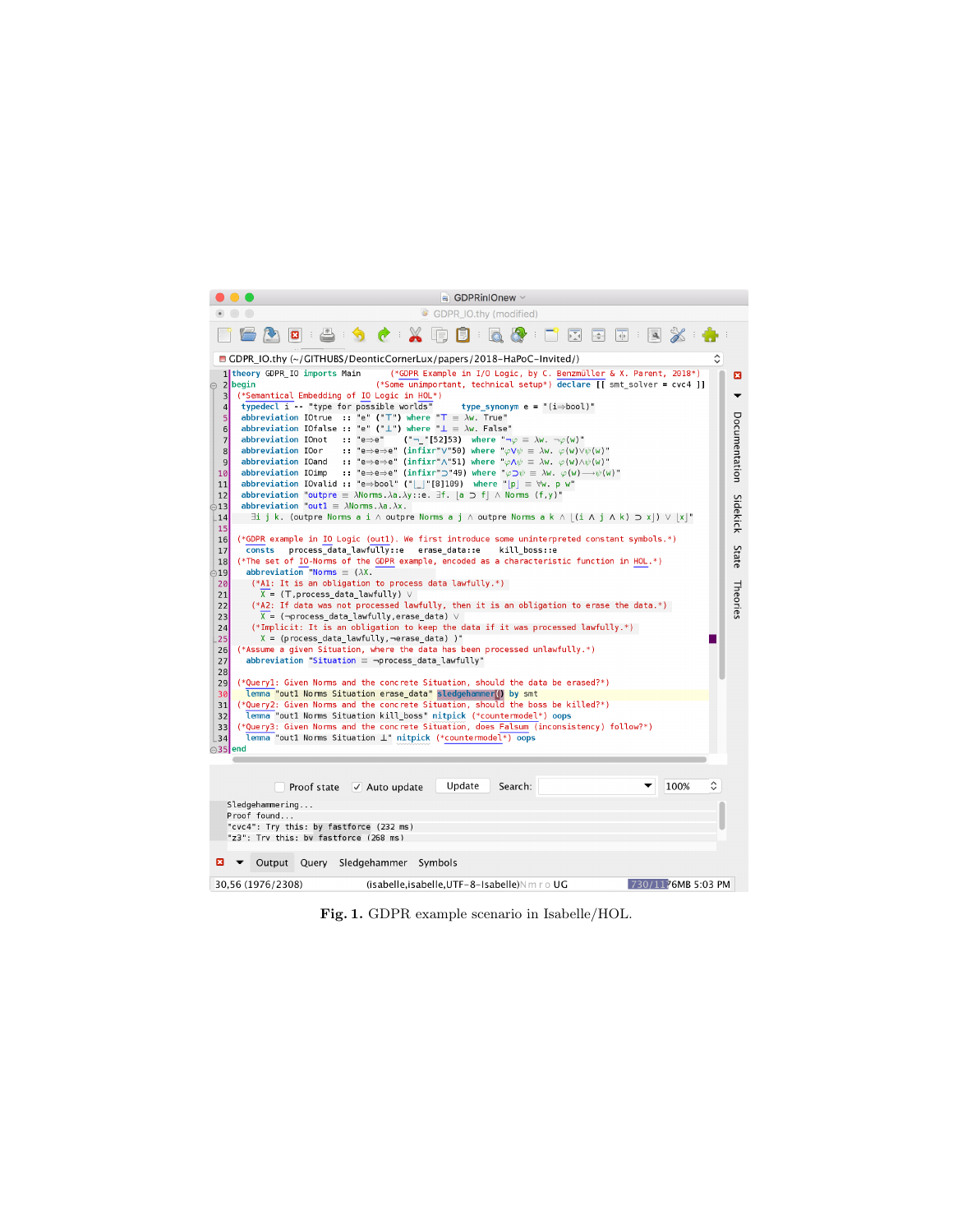The latter information pieces are not explicit part of the GDPR. Instead they are to be seen as implicit. 3 comes from another regulation, with which the GDPR has to co-exists. 4 is a factual information — it is exactly the kind of world situations the GDPR wants to regulate. This example is given for illustrative purposes only. It provides a taste of what this knowledge base might look like.

In a recent technical report [8] we illustrate the practical challenge of such a CTD scenario. Namely, when the above norms are encoded in SDL, an inconsistency follows, meaning that everything is implied in the given context, including arbitrarily weird and unethical conclusions such as the obligation to "kill the boss". In the same report we demonstrate that our SSE based implementation of Carmo and Jones's DDL is in contrast not suffering from this effect. No inconsistency follows when the above scenario is modelled in DDL. The obligation to erase the data, however, is implied as intended.

We now analyse the above CTD scenario in the context of I/O logic. This is done is Fig. 1, which first presents, in lines 4-13, an SSE based implementation of  $I/O$  logic in Isabelle/HOL.<sup>2</sup> A possible world semantics is employed in this embedding to adequately address an extensionality issue we have revealed in our previous work. This issue, and its solution, is discussed in more detail in a technical report [9]. The prescriptive rules of the GDPR scenario are then modelled in lines 19-25, where the set of given Norms is defined as  $\{(\top, process\_data\_lawfully),\}$  $(\neg process\_data\_lawfully, \n erase\_data), (\n process\_data\_lawfully, \n \neg erase\_data))$  }. The given Situation, in which we have  $\neg$ process\_data\_lawfully, is defined in line 27. Subsequently, three different queries are answered by the reasoning tools integrated with Isabelle/HOL. The first query asks whether the data should be erased in the given context. The ATPs integrated with Isabelle/HOL via the Sledgehammer tool [15] respond quickly: the SMT solver CVC4 [22] and the first-order prover Spass [16] return a proof within a few milliseconds. For queries 2 and 3 the ATPs fail (not shown here), but now the countermodel finder Nitpick [14] responds and presents counterarguments to both queries. That is, we receive the intended negative answers to queries 2 and 3 when the GDPR example is modelled in our preferred I/O logic. It is worth mentioning that I/O logic (and also DDL) have never been automated before.

#### 6 Conclusion

The deontic logic reasoning infrastructure we have presented supports empirical studies on legal and ethical theories/policies in which the particular deontic logic formalisms itself can be varied, assessed and compared in context. We believe that this infrastructure can fruitfully support the development of much needed logic based approaches towards ethical agency. The solution we have presented supports a wide range of specific deontic logic variants, and it also scales for their first-order and higher-order extensions. In fact, our infrastructure already now

 $2$  The semantical embedding of  $out_1$  as presented here is technically still an approximative solution. For a complete embedding,  $x$  needs to be defined as a consequence of an arbitrary number of facts (instead of just  $i, j$  and  $k$ ) in lines 13 and 14.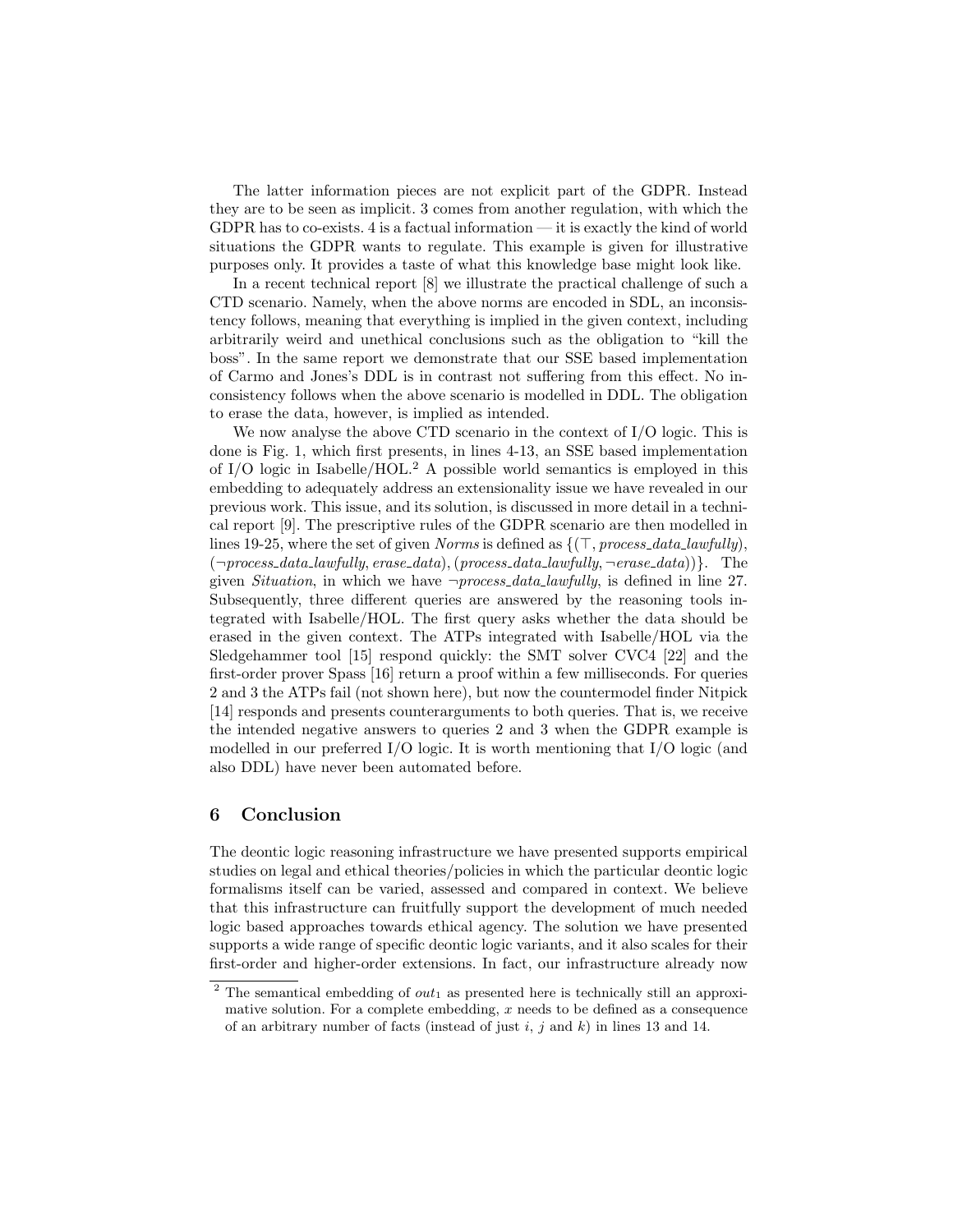implements a wider range of deontic and related logics than any other competitor systems we are aware of.

### References

- 1. M. Anderson and S. L. Anderson. Toward ensuring ethical behavior from autonomous systems: a case-supported principle-based paradigm. Industrial Robot, 42(4):324–331, 2015.
- 2. P. Andrews. Church's type theory. In E. Zalta, editor, The Stanford Encyclopedia of Philosophy. Spring 2014 edition, 2014.
- 3. L. Åqvist. Deontic logic. In D. Gabbay and F. Guenthner, editors, *Handbook* of Philosophical Logic, volume 8, pages 147–264. Kluwer Academic Publishers, Dordrecht, Holland, 2nd edition, 2002.
- 4. C. Benzmüller. Cut-elimination for quantified conditional logic. *Journal of Philo*sophical Logic, 46(3):333–353, 2017.
- 5. C. Benzmüller. Recent successes with a meta-logical approach to universal logical reasoning (extended abstract). In S. A. da Costa Cavalheiro and J. L. Fiadeiro, editors, SBMF 2017, Proc., volume 10623 of LNCS, pages 7–11. Springer, 2017.
- 6. C. Benzm¨uller, A. Farjami, and X. Parent. Faithful semantical embedding of a dyadic deontic logic in HOL. Technical report, CoRR, 2018. https://arxiv.org/abs/1802.08454.
- 7. C. Benzmüller and D. Miller. Automation of higher-order logic. In D. M. Gabbay, J. H. Siekmann, and J. Woods, editors, Handbook of the History of Logic, Volume  $9 - Computational Logic$ , pages 215–254. North Holland, Elsevier, 2014.
- 8. C. Benzmüller and X. Parent. First experiments with a flexible infrastructure for normative reasoning. Technical report, CoRR, 2018. http://arxiv.org/abs/1804.02929.
- 9. C. Benzmüller and X. Parent.  $I/O$  logic in  $HOL$  first steps. Technical report, CoRR, 2018. https://arxiv.org/abs/1803.09681.
- 10. C. Benzmüller and L. Paulson. Quantified multimodal logics in simple type theory. Logica Universalis, 7(1):7–20, 2013.
- 11. C. Benzmüller, N. Sultana, L. C. Paulson, and F. Theiß. The higher-order prover LEO-II. Journal of Automated Reasoning, 55(4):389–404, 2015.
- 12. C. Benzmüller, L. Weber, and B. Woltzenlogel Paleo. Computer-assisted analysis of the Anderson-H´ajek controversy. Logica Universalis, 11(1):139–151, 2017.
- 13. C. Benzmüller and B. Woltzenlogel Paleo. The inconsistency in Gödel's ontological argument: A success story for AI in metaphysics. In S. Kambhampati, editor, IJCAI 2016, volume 1-3, pages 936–942. AAAI Press, 2016.
- 14. J. Blanchette and T. Nipkow. Nitpick: A counterexample generator for higher-order logic based on a relational model finder. In ITP 2010, number 6172 in LNCS, pages 131–146. Springer, 2010.
- 15. J. C. Blanchette, S. Böhme, and L. C. Paulson. Extending Sledgehammer with SMT solvers. J. Autom. Reasoning, 51(1):109–128, 2013.
- 16. J. C. Blanchette, A. Popescu, D. Wand, and C. Weidenbach. More SPASS with Isabelle - Superposition with Hard Sorts and Configurable Simplification. In ITP  $2012$ , Proceedings, volume 7406 of LNCS, pages 345–360. Springer, 2012.
- 17. S. Bringsjord, K. Arkoudas, and P. Bello. Toward a general logicist methodology for engineering ethically correct robots. IEEE Intelligent Systems, 21:38–44, 2006.